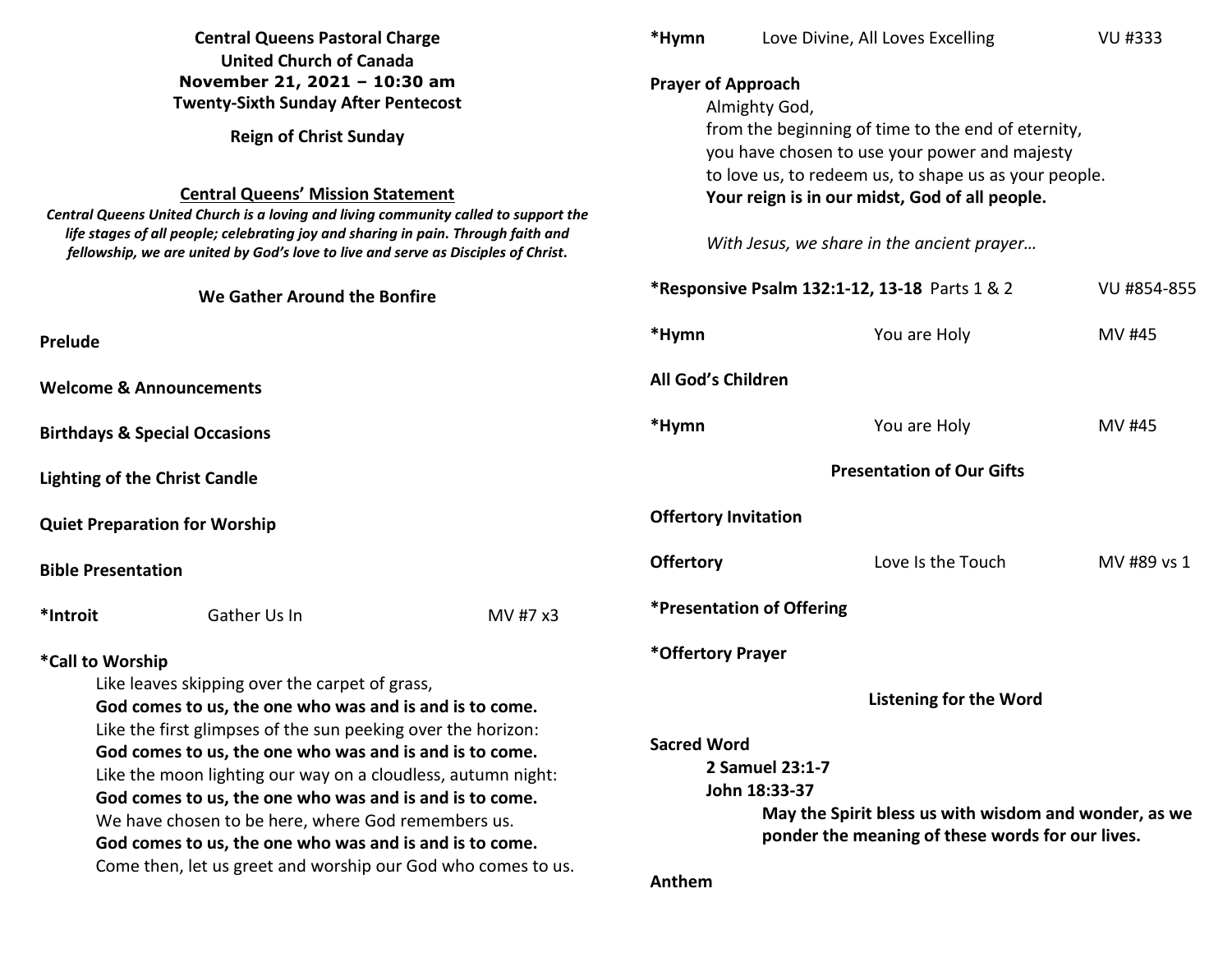**Reflective Music**

## **Responding to the Word**

**Prayers of Thanksgiving and Intercession** 

| *Hymn | <b>Bring Many Names</b> | VU #268 |
|-------|-------------------------|---------|
|       |                         |         |

# **\*Blessing**

As you leave this place, go with God.

 **We will go into the world discovering God is waiting for us.** 

We will depart to serve, go with Christ.

 **We will not turn back from following Jesus into every corner of the world.** 

As you live the coming days, go with the Spirit.

And now, as we are held, may we go forth to hold others in the name of the Redeemer, Sustainer and Spirit. Amen

\***Choral Benediction** Go Now in Peace

**Postlude \*** Please stand as you are able

**Ministers** All of us **ClergyClergy Rev Greg Davis**<br> **Cffice Hours Tuesdav**. Wedn Tuesday, Wednesday & Thursday 9 am – 12 pm Office Phone 902-964-2291 Email minister@cquc.ca

| <b>Ministry of Music</b> | <b>Kirk Neville</b>       |
|--------------------------|---------------------------|
| Website                  | https://cquc.ca/index.htm |
| Phone                    | 902-786-9222              |
| Email                    | nevillevurry1@hotmail.com |
|                          |                           |

## **Church Office**

| Office Hours | Wednesday & Thursday |
|--------------|----------------------|
|              | $9$ am $-12$ pm      |
| Phone        | 902-964-2221         |
| Email        | office@cquc.ca       |

**A Warm Welcome to All** – We are delighted you've joined us. May God's word today strengthen your faith, inspire curiosity and learning, and motivate your service of others. All are welcome.

**Sympathies** are extended to Bernie Dykerman, Gerald Dykerman and families on the loss of their mother, Ann Dykerman.

# **Life and Work of Our Church**

**Greg's Office Hours:** Tuesday, Wednesday and Thursday from 9 am – 12 pm. If anyone is in the hospital or would like a visit from Greg, please call him at 902-964-2291. If you wish to meet with Greg outside the scheduled hours, please call 902-964-2291 or email minister@cquc.ca for an appointment.

**In-Church Services:** Registration is **required**. To register, please call 902-964-2221 or email office@cquc.ca. Masks are **required.** If you are registering **after 12 pm Thursday**, please text or call Velda at 902-940- 7674.

**Scent-Free** – *"No scents makes good sense."* Recognizing that some of our church attendees have sensitivity and/or allergic reactions to various fragrant products, you are asked not to use scented products. Thank you for your cooperation so that everyone can attend our church.

**E-Transfers** – Central Queens United Church is set up to accept E-Transfers. If you wish to give your offerings through E-Transfer, please send via email to veldabertram@gmail.com.

**Roast Beef Fall Supper** profited \$8392.28. Thank you everyone for another successful fundraising event.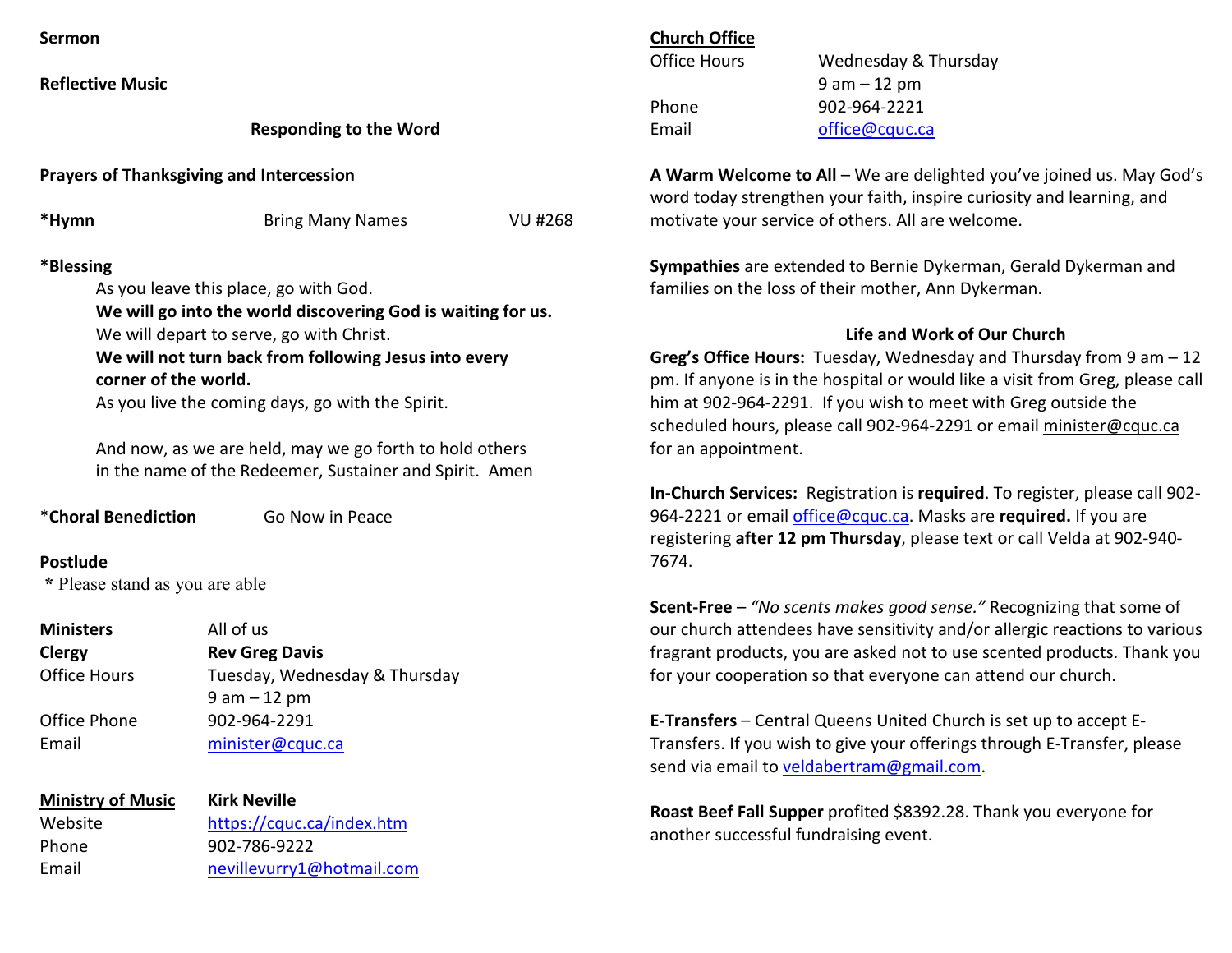FundScrip -Next order date will be November 28<sup>th</sup>. You can reach Janet by email (jhowes1969@gmail.com) or by phone (902-393-1527). Ordering will be every 2 weeks. E-transfers accepted. The promotions for November and December are: Swiss Chalet/Montana's - 10%; Winner's/Homesense - 8%; Boston Pizza - 10%; Shell - 3%; Staples - 4%; Old Navy/Gap - up to 9%; Giant Tiger - 5%.

**A Walk on the Wild Side** – Would you like to learn more Uppity Women of the Bible? Join Greg in the church parlour on Thursday mornings at 10 am for a seven-week journey as you explore the first uppity woman – Ruth!!

**Central Queens Emmaus Walkers** – Come join us as we walk and chat every Thursday at 12 pm. Be sure to check Facebook each week to see where we will be meeting. All are welcome.

**Bookworms United** will discuss **The Rose Code** by Kate Quinn on Wednesday, December  $1<sup>st</sup>$ , in the church parlour. All welcome! Contact Liz Spangler for more information.

**Youth Forum** – General Council 44 is coming up, and with that, comes the opportunity for youth between the ages of 15-19 to participate in Youth Forum! Home Group Leaders are also needed! Each region can send 4 participants to the event which takes place throughout the year. It is also an opportunity for employment! For more information on this or on how to access the application, please contact Rev. Catherine Stuart at cstuart@united-church.ca or call 1-800-268-3781 ext 6158.

**Gifts with Vision** are an opportunity for you to make a difference in someone's life. The Gifts with Vision catalogue and website are full of gifts that make a difference in people's lives throughout Canada and across the world. If you are searching for ways to help people whose lives are being significantly disrupted by COVID-19, both here in Canada and across the world, there are several online gifts that are directly related to challenges surrounding COVID-19. Each Gift with Vision provides support for specific Mission & Service partners for special projects. Select gifts online at giftswithvision.ca and help save and transform lives!

## **Community News**

 **Fiddlers' Sons at Park Royal United Church** – Award winning Prince Edward Island folk music group, Fiddlers' Sons, will play Park Royal United Church, Sunday afternoon, December  $5<sup>th</sup>$ , from 2 pm - 4 pm. The band features storyteller, author and three-time Music PEI Male Vocalist of the Year Eddy Quinn, singer songwriter and guitarist John B. Webster, and fiddling veterinarian Dr. Courtney Hogan-Chandler. Together the group plays a mix of Island music at its best with lots of toe-tapping tunes, local stories, heartfelt ballads and a few laughs for good measure. For this special Christmas concert, they will feature some music from Courtney's Christmas album "Oh Holy Night", along with some of their favorite seasonal songs. Eddy Quinn will also feature some stories from his recently released book *Island Characters Volume 2*. There will be a fudge sale at intermission, and books and CD's will be available for sale from the performers. COVID 19 Vax passes, picture ID's and masks are required. For more information and to order tickets at \$15/person, please call the Church Office at 902-894-9656.

**The 11th annual Drive Thru Living Nativity** will be taking place on December 3- 5th from 5:30 to 8 pm at the home of Chrys and Doreen Jenkins at 6452 Rte 19 in Canoe Cove. There will be live animals, lots of lights, shepherds, kings, angels, Joseph, Mary, a Christmas choir. On Saturday there will also be drummers. Freewill donations will be accepted for the Lennon Recovery House - a recovery home on Prince Edward Island for those battling with addictions and their mental health available to Islanders that provides a safe, reliable home for those ready to get their life back.

**Christmas Trees** – Due to a Christmas tree plantation that needs thinning for a rider-way and wildlife, a lot of Christmas trees will be cut during December. If interested, you can collect one on any Saturday afternoon in December. They are free. Call David at 783-377-4203 to arrange pick up. **Stratford Community Choir Concert** featuring Autumn and Christmas music, will be held on December 12<sup>th</sup> at 2:30 pm at Park Royal United Church. Tickets: \$15/adult; \$20/family available at the door or from choir members. All CPHO protocols will be followed. Masks and Vax Pass required.